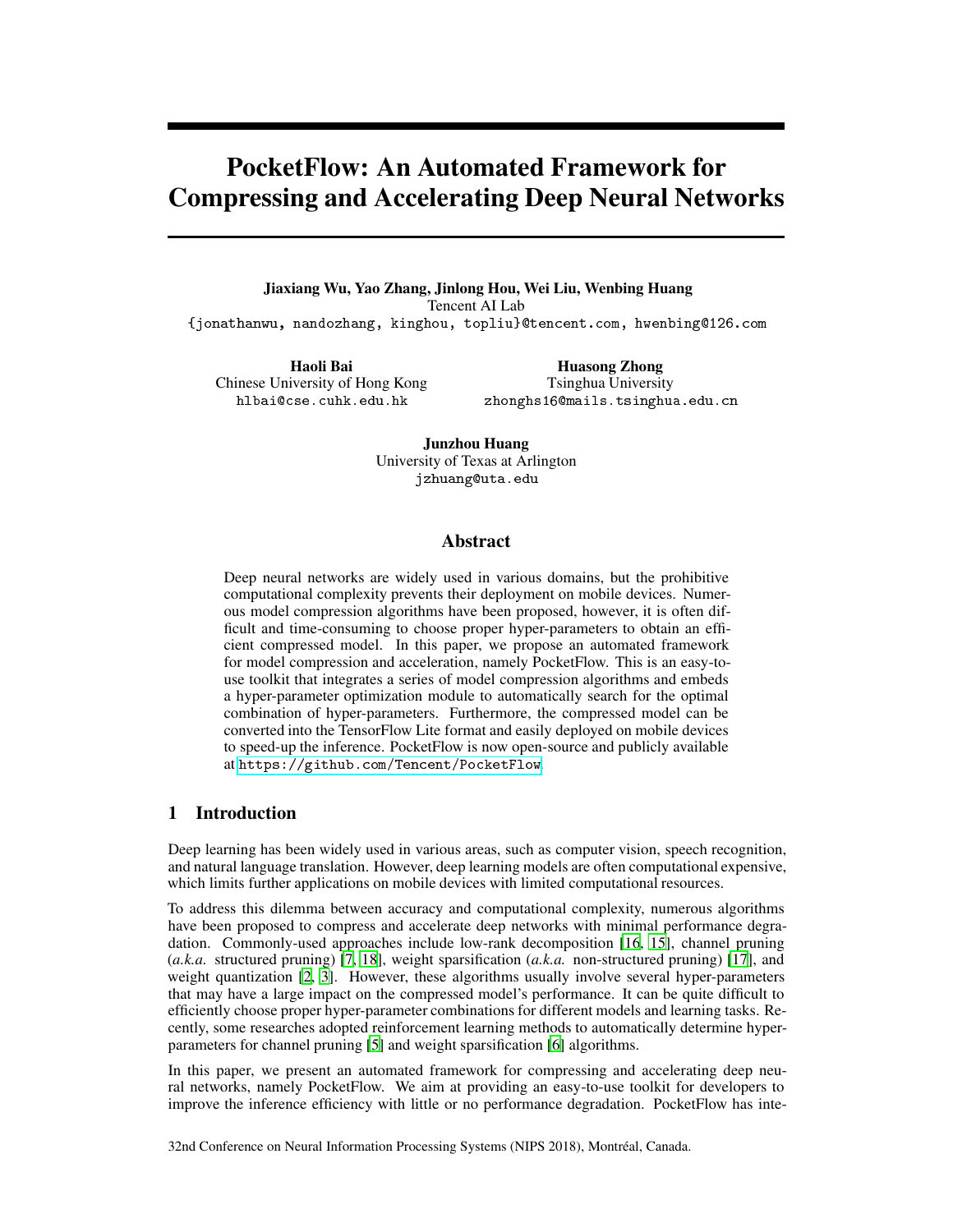grated a series of model compression algorithms, including structured/non-structured pruning and uniform/non-uniform quantization. A hyper-parameter optimizer is incorporated to automatically determine hyper-parameters for model compression components. After iteratively training candidate compressed models and adjusting hyper-parameters, a final compressed model is obtained to maximally satisfy user's requirements on compression and/or acceleration ratios. The resulting model can be exported as a TensorFlow-Lite file for efficient deployment on mobile devices.

## 2 Framework Design

The proposed framework mainly consists of two categories of algorithm components, *i.e.* learners and hyper-parameter optimizers, as depicted in Figure [1.](#page-1-0) Given an uncompressed original model, the learner module generates a candidate compressed model using some randomly chosen hyperparameter combination. The candidate model's accuracy and computation efficiency is then evaluated and used by hyper-parameter optimizer module as the feedback signal to determine the next hyper-parameter combination to be explored by the learner module. After a few iterations, the best one of all the candidate models is output as the final compressed model.

<span id="page-1-0"></span>

Figure 1: The overall framework of PocketFlow.

#### 2.1 Learners

A learner refers to some model compression algorithm augmented with several training techniques as shown in Figure [1.](#page-1-0) Below is a list of model compression algorithms supported in PocketFlow:

| Name                        | Description                                                            |
|-----------------------------|------------------------------------------------------------------------|
| <i>ChannelPrunedLearner</i> | channel pruning with LASSO-based channel selection [7]                 |
| <i>DisChnPrunedLearner</i>  | discrimination-aware channel pruning [18]                              |
| WeightSparseLearner         | weight sparsification with dynamic pruning ratio schedule [17]         |
| UniformQuantLearner         | weight quantization with uniform reconstruction levels [9]             |
| NonUniformQuantLearner      | weight quantization with non-uniform reconstruction levels $\boxed{3}$ |

Table 1: List of learners and corresponding model compression algorithms.

All the above model compression algorithms can trained with fast fine-tuning, which is to directly derive a compressed model from the original one by applying either pruning masks or quantization functions. The resulting model can be fine-tuned with a few iterations to recover the accuracy to some extent. Alternatively, the compressed model can be re-trained with the full training data, which leads to higher accuracy but usually takes longer to complete.

To further reduce the compressed model's performance degradation, we adopt network distillation to augment its training process with an extra loss term, using the original uncompressed model's outputs as soft labels. Additionally, multi-GPU distributed training is enabled for all learners to speed-up the time-consuming training process.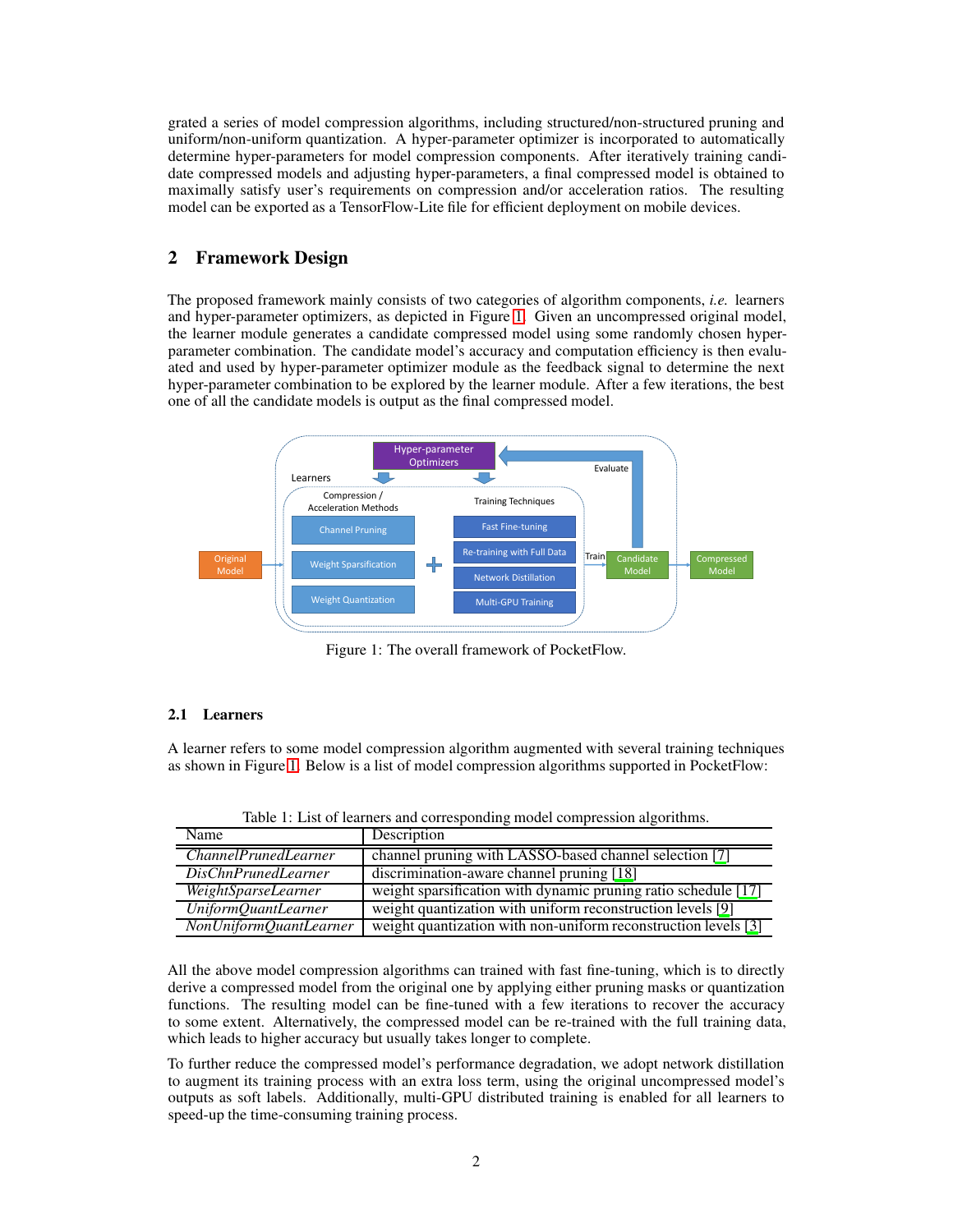#### 2.2 Hyper-parameter Optimizers

For model compression algorithms, there are several hyper-parameters that may have a large impact on the final compressed model's performance. It can be quite difficult to manually determine proper values for these hyper-parameters, especially for developers that are not very familiar with algorithm details. Therefore, we introduce the hyper-parameter optimizer module to iteratively search for the optimal hyper-parameter setting.

In PocketFlow, we provide several implementations of hyper-parameter optimizer, based on models including Gaussian Processes (GP) [\[12\]](#page-3-6), Tree-structured Parzen Estimator (TPE) [\[1\]](#page-3-7), and Deterministic Deep Policy Gradients (DDPG) [\[11](#page-3-8)]. The hyper-parameter setting is optimized through an iterative process. In each iteration, the hyper-parameter optimizer chooses a combination of hyperparameter values, and the learner generates a candidate model with fast fast-tuning. The candidate model is evaluated to calculate the reward of the current hyper-parameter setting. After that, the hyper-parameter optimizer updates its model to improve its estimation on the hyper-parameter space. Finally, when the best candidate model (and corresponding hyper-parameter setting) is selected after some iterations, this model can be re-trained with full data to further reduce the performance loss.

## 3 Experimental Results

For empirical evaluation, we adopt PocketFlow to compress and accelerate classification models on the CIFAR-10 [\[10\]](#page-3-9) and ILSVRC-12 [\[13](#page-3-10)] data sets. In Figure [2a,](#page-2-0) we use *ChannelPrunedLearner* to speed-up ResNet-56 [\[4\]](#page-3-11) to reduce its computational complexity. We observe that the accuracy loss under 2.5 $\times$  acceleration is 0.4% and under 3.3 $\times$  acceleration is 0.7%, and compressed models are more efficient and effective that the shallower ResNet-44 model. In Figure [2b,](#page-2-0) we use *WeightSparse-Learner* to compress MobileNet [\[8](#page-3-12)] to reduce its model size. We discover that the compressed model achieves similar classification accuracy with much smaller model size than MobileNet, Inception-v1 [\[14](#page-3-13)], and ResNet-18 models.

<span id="page-2-0"></span>

Figure 2: Comparison on the computational complexity, model size, and classification accuracy of various models on CIFAR-10 (left) and ILSVRC-12 (right) data sets.

The compressed models generated by PocketFlow can be exported as TensorFlow Lite models and directly deployed on mobile devices using the mobile-optimized interpreter. In Table [2,](#page-3-14) we compare the classification accuracy, model size, and inference latency<sup>[1](#page-2-1)</sup> of original and compressed models. With *ChannelPrunedLearner*, the compressed model achieves 1.53× speed-up with 2.0% loss in the top-5 classification accuracy. With *UniformQuantLearner*, we achieve  $2.46 \times$  speed-up after applying 8-bit quantization on the MobileNet model, while the top-5 accuracy loss is merely 0.6%.

# 4 Conclusion

In this paper, we present the PocketFlow framework to boost the deployment of deep learning models on mobile devices. Various model compression algorithms are integrated and hyper-parameter optimizers are introduced into the training process to automatically generate highly-accurate compressed models with minimal human effort.

<span id="page-2-1"></span><sup>&</sup>lt;sup>1</sup>The inference latency is measured as the average elapsed time of 6 executions.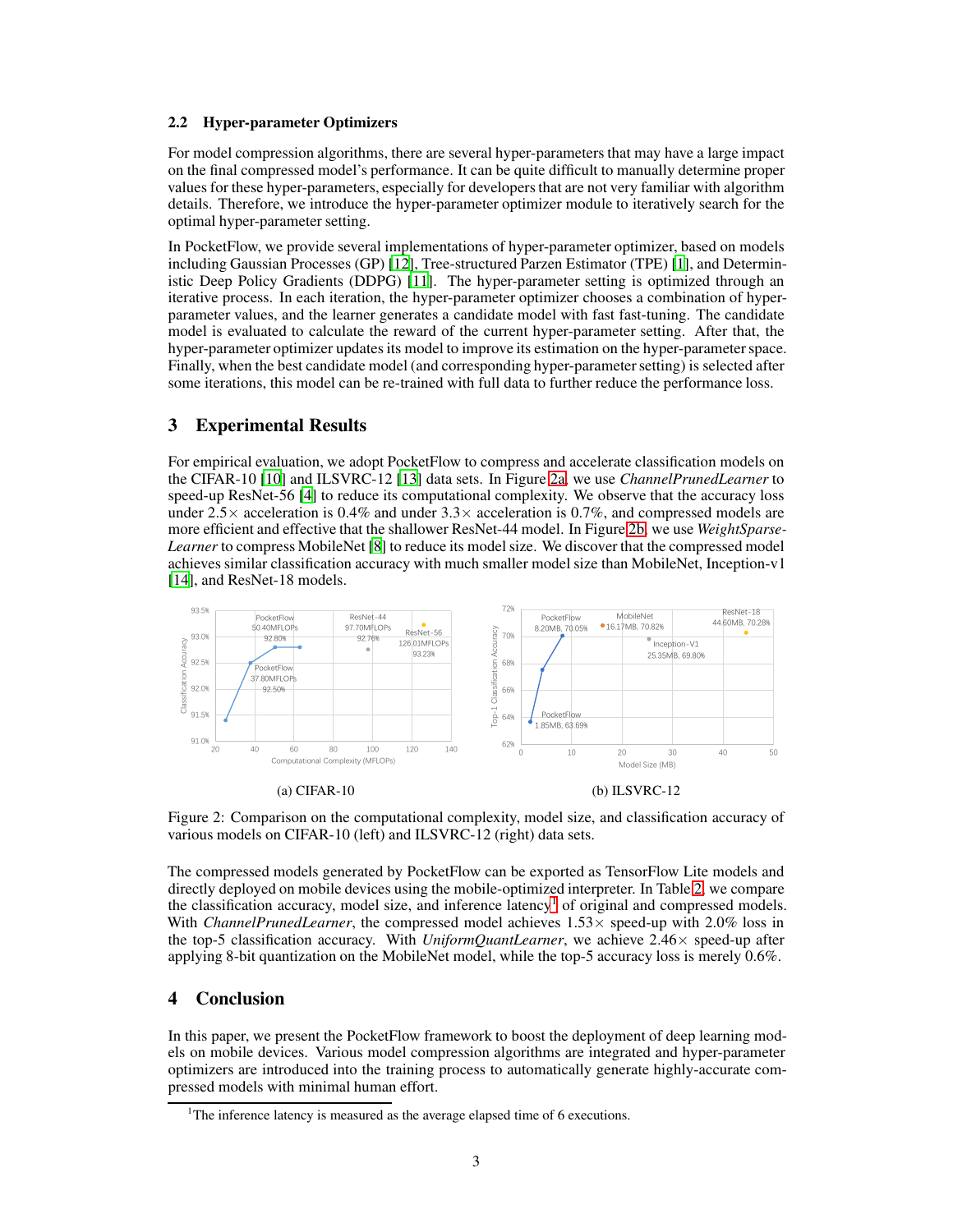| Model       | Learner                          | Top-1 Acc. | Top-5 Acc. | Size (MB) | Latency (ms) |
|-------------|----------------------------------|------------|------------|-----------|--------------|
| $ResNet-18$ |                                  | 70.3%      | 89.4%      | 44.63     | 334.83       |
|             | <i>ChannelPrunedLearner</i>      | $67.1\%$   | 87.4%      | 25.68     | 219.83       |
| MobileNet   |                                  | 70.9%      | 89.6%      | 16.13     | 157.67       |
|             | $\overline{UniformQuantLearner}$ | $70.0\%$   | 89.0%      | 4.08      | 64.17        |

<span id="page-3-14"></span>Table 2: Comparison on the classification accuracy, model size, and inference latency of compressed ResNet-18 and MobileNet models.

### References

- <span id="page-3-7"></span>[1] J. Bergstra, D. Yamins, and D. D. Cox. Making a science of model search: Hyperparameter optimization in hundreds of dimensions for vision architectures. In *International Conference on Machine Learning (ICML)*, pages 115–123, Jun 2013.
- <span id="page-3-1"></span>[2] Matthieu Courbariaux, Yoshua Bengio, and Jean-Pierre David. Low precision arithmetic for deep learning. *CoRR*, abs/1412.7024, 2014.
- <span id="page-3-2"></span>[3] Song Han, Huizi Mao, and William J. Dally. Deep compression: Compressing deep neural network with pruning, trained quantization and huffman coding. In *International Conference on Learning Representations (ICLR)*, 2016.
- <span id="page-3-11"></span>[4] Kaiming He, Xiangyu Zhang, Shaoqing Ren, and Jian Sun. Identity mappings in deep residual networks. In *European Conference on Computer Vision (ECCV)*, pages 630–645, 2016.
- <span id="page-3-3"></span>[5] Yihui He and Song Han. ADC: Automated deep compression and acceleration with reinforcement learning. *CoRR*, abs/1802.03494, 2018.
- <span id="page-3-4"></span>[6] Yihui He, Ji Lin, Zhijian Liu, Hanrui Wang, Li-Jia Li, and Song Han. AMC: Automl for model compression and acceleration on mobile devices. In *European Conference on Computer Vision (ECCV)*, pages 784–800, Sept 2018.
- <span id="page-3-0"></span>[7] Yihui He, Xiangyu Zhang, and Jian Sun. Channel pruning for accelerating very deep neural networks. In *IEEE International Conference on Computer Vision (ICCV)*, pages 1398–1406, Oct 2017.
- <span id="page-3-12"></span>[8] Andrew G. Howard, Menglong Zhu, Bo Chen, Dmitry Kalenichenko, Weijun Wang, Tobias Weyand, Marco Andreetto, and Hartwig Adam. MobileNets: efficient convolutional neural networks for mobile vision applications. *CoRR*, abs/1704.04861, 2017.
- <span id="page-3-5"></span>[9] Benoit Jacob, Skirmantas Kligys, Bo Chen, Menglong Zhu, Matthew Tang, Andrew Howard, Hartwig Adam, and Dmitry Kalenichenko. Quantization and training of neural networks for efficient integer-arithmetic-only inference. In *IEEE Conference on Computer Vision and Pattern Recognition (CVPR)*, pages 2704–2713, June 2018.
- <span id="page-3-9"></span>[10] Alex Krizhevsky. Learning multiple layers of features from tiny images. Technical report, Department of Computer Science, University of Toronto, 2009.
- <span id="page-3-8"></span>[11] Timothy P Lillicrap, Jonathan J Hunt, Alexander Pritzel, Nicolas Heess, Tom Erez, Yuval Tassa, David Silver, and Daan Wierstra. Continuous control with deep reinforcement learning. In *International Conference on Learning Representations (ICLR)*, 2016.
- <span id="page-3-6"></span>[12] J Močkus. On bayesian methods for seeking the extremum. In *Optimization Techniques IFIP Technical Conference*, pages 400–404, 1975.
- <span id="page-3-10"></span>[13] Olga Russakovsky, Jia Deng, Hao Su, Jonathan Krause, Sanjeev Satheesh, Sean Ma, Zhiheng Huang, Andrej Karpathy, Aditya Khosla, Michael Bernstein, Alexander C. Berg, and Li Fei-Fei. ImageNet large scale visual recognition challenge. *International Journal of Computer Vision (IJCV)*, 115(3):211–252, 2015.
- <span id="page-3-13"></span>[14] Christian Szegedy, Wei Liu, Yangqing Jia, Pierre Sermanet, Scott Reed, Dragomir Anguelov, Dumitru Erhan, Vincent Vanhoucke, and Andrew Rabinovich. Going deeper with convolutions. In *IEEE Conference on Computer Vision and Pattern Recognition (CVPR)*, pages 1–9, June 2015.